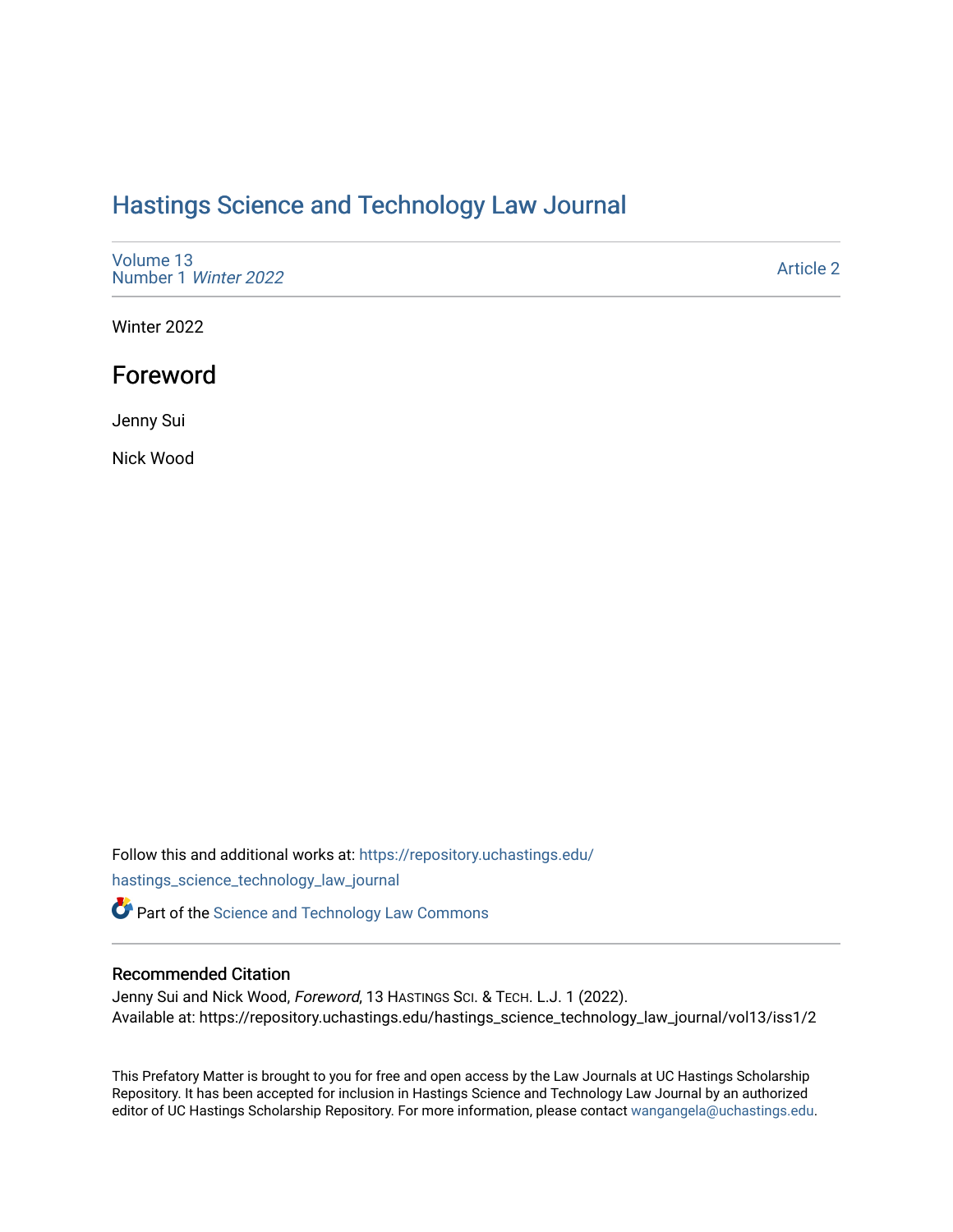## FOREWORD

*HSTLJ* is committed to advancing the legal discourse on Science and Technology. On behalf of the *Hastings Science and Technology Law Journal* (HSTLJ), we proudly present our Winter 2022 Issue.

As the global pandemic has hastened the new era of virtual reality, there has been much discourse on the law's current application, shortcomings, and future in light of these changes. This issue features three areas of technological advancements that have outpaced the law, creating loopholes, ambiguities, and concerns of exploitation. The Issue's first articles analyze tech companies user data practices – a topic that has become particularly poignant as tech companies are getting scrutinized more heavily. First, Ram Bhadra's case study analyzes how shortcomings in the law have allowed Tech Giants to use data analytics to create monopolies. Kenny Gutierrez' article then highlights the privacy concerns of wearable technology and examines how the law protects  $-$  or fails to protect, sensitive information that is often transmitted unknowingly.

Shifting gears, the Issue's next articles focus on the future of property rights. Mimi Afshar's piece on the patent rights of Artificial Intelligence Systems and considers how the law should acknowledge creations that can now create. Lastly, originally published in Volume 12 Issue 1, Maeve Dineen's article on property rights in space has been republished in this issue to reflect changes from the author.

We are sure that this issue will spark thoughtful conversation for the specialist and non-specialist alike.

We thank our amazing staff editors and editorial board for their hard work and dedication in ensuring the quality and completion of this issue. Additionally, we extend a special thanks to our Executive Submissions Editor, Jagdeep Sekhon, who vetted and secured the articles for this Issue's publication and to our Executive Production Editors, Andy Perez and Megan Pham, who led our Staff Editors and worked diligently to guarantee the legitimacy of our publication. This publication would not have been possible without their efforts, and we are eternally grateful.

We thank our authors for their novel contributions and hope you enjoy the Winter 2022 Issue as much as we have.

> Jenny Sui Nick Wood Editors-in-Chief, Class of 2022 Vol. 13, Issue No.1, Winter 2022